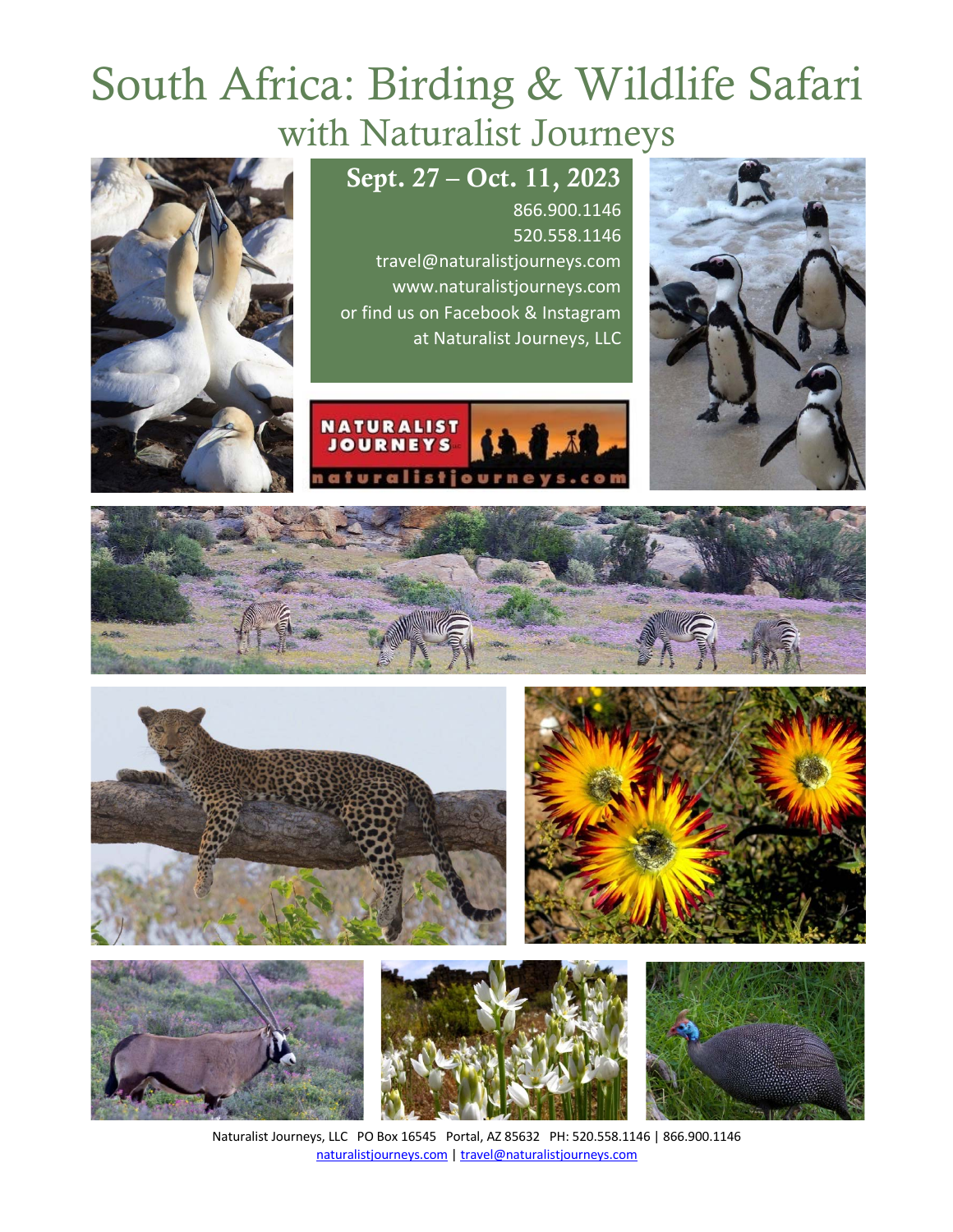South Africa: Ranked sixth out of the world's seventeen mega-diverse nations. This incredible country

supports over 13,000 endemic plants, 69 endemic birds, and 300 species of mammals … and is a country we think should be on every nature enthusiast's bucket list!

This South African wildlife safari is set up as a "sampler" trip. We fly and drive over a great cross-section of the country to witness its biodiversity highlights: From the Western Cape's amazing endemism, which holds the world-famous and flower-rich fynbos biome, seabird-filled oceans, to Kruger National Park and its species-rich grasslands and mammal-rich savannas. In between, we visit the northern Drakensberg escarpment, with its higher rainfall Afromontane forests, tropical climate, and tall mountains.

This tour also offers some of Africa's most comfortable and productive birding in beautiful natural surroundings. With its famously high endemic count and good infrastructure, South Africa allows for an easy introduction to Africa's birds and iconic big mammals, adding in just a few of the tricky specialties and localized endemics. Add a dash of fine weather, good food, great local wines, and impressive African mammals, and you're in for a real treat.

This itinerary gives us great chances to see many of South Africa's sought-after bird species and regional specialties, plus a wide variety of Africa's mammals and reptiles, all while visiting some of the world's most unique biomes.

Our hand-picked and comfortable (and sometimes luxurious) accommodations are in the middle of these remarkable animals and habitats, and we can promise you will not be disappointed!

#### Tour Highlights

- Search for unique species with expert guides in some of Africa's finest parks and habitats
- Embark on a day-long boat trip out into the seabird-rich waters off of the coast of Cape Town (weatherpermitting)
- Explore Kruger National Park, Africa's most wildlife diverse preserve, for fine examples of mega-fauna including big cats, elephants, and more
- Find signature birds like Cape Rockjumper, Cape Sugarbird, African Penguin, Blue Crane, Saddle-billed Stork, Malachite Sunbird, Lappet-faced Vulture, Bateleur, Kori Bustard, and Southern Ground Hornbill
- Experience the peak wildflower bloom at one of the world's most diverse biomes in the Cape region

#### Tour Summary

15-Day/ 14-Night African Birding & Wildlife Tour \$TBD, from Cape Town Arrival airport is Cape Town International (CPT), departure airport is O.R. Tambo International (JNB)

# Day-to-Day Itinerary

#### Wed., Sept. 27 Arrive in Cape Town

Nearly all flights into Cape Town originate in Johannesburg ("Joburg" to locals), South Africa, so please plan your flights from the USA to arrive in Cape Town today (there are direct flights from Atlanta). A representative from our host company, Birding Africa, welcomes you as you arrive at the Cape Town airport, then you transfer and check into our guest house. Given that folks arrive throughout the day, dinner is at your leisure tonight. However, those arriving in time may certainly gather together (although some may just head off to sleep!). We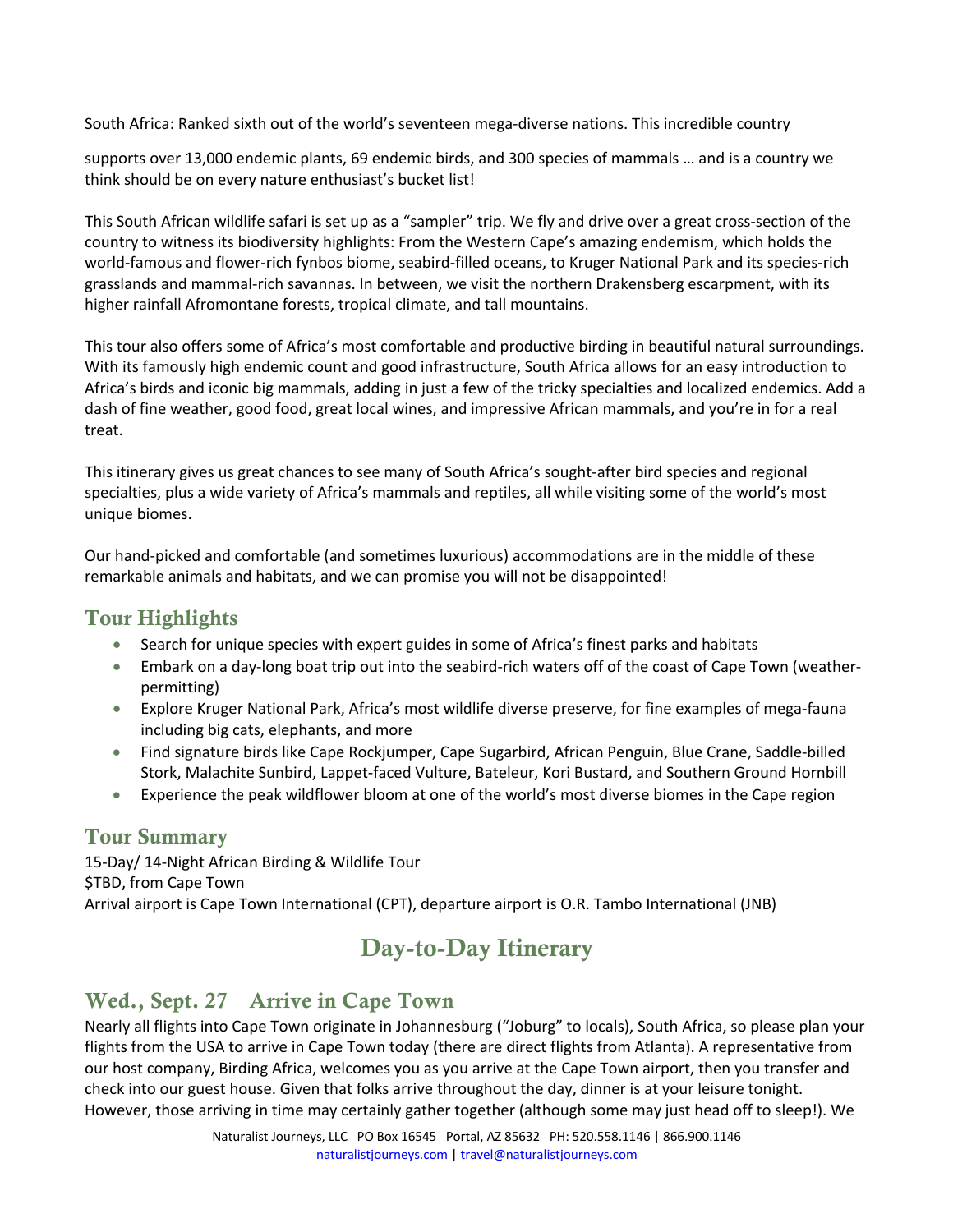recommend booking an extra night and coming in on September 3 to rest up from your flights ― our lodgings are a great choice for this. *Accommodations: A lovely guest house in Cape Town* 

## Thurs., Sept. 28 Cape Town | Kirstenbosch Botanical Gardens | Strandfontein Wetlands

Situated on the slope of towering Table Mountain National Park is the world-renowned Kirstenbosch Botanical Gardens. The Cape Fold Mountains and the Atlantic Ocean provide a spectacular backdrop to this endemic-filled plant community. One of the most pristine botanical gardens in the world, this park abuts the wilds of the national park and provides easy access to many of the endemic plant and bird species of the area. Iridescent Malachite Sunbirds, Swee Waxbill, Pin-tailed Whydah, Cape Canary, Sugarbird, and Olive Thrush are some of the species we should see here. All of this mixes perfectly with both natural plantings and planted areas, complete with Proteas, Leucadendrons, and hundreds of other plants that are found in one of the most restricted, diverse, and rare biomes in the world.

Today we also visit Strandfontein wetlands, which are home to swathes of Greater Flamingo, and three species of ibis: Hadeda, Glossy, and African Sacred. Great White Pelican, Hottentot Teal, Maccoa Duck, Black Crake, Water and Spotted Thick-Knees, and other waterfowl should also be present. We also look for White-throated Swallow and Levaillant's Cisticola near these wetlands.

We return to our guest house for a relaxing evening. *Accommodations in Cape Town (B,LD)*

## Fri., Sept. 29 South of Cape Point Pelagic Trip | African Penguin

We start the morning by boarding our pelagic boat in Simonstown Harbour and heading out through False Bay. Here we observe Cape Fur Seal, Hartlaub's Gull, and all four cormorant species: Bank, Cape, White-breasted, and Crowned. At any point on this boat trip, we have a chance of seeing Southern Right and Humpback, and other whale species (Killer Whales if we are very lucky). The landlord of South Africa's southern seas, the Great White Shark, is common in these waters but we would have to be very lucky to see one.

Further out we should start seeing different albatross, petrels, and shearwaters (Shy, Indian Yellow-nosed, Southern Royal, Northern Giant Petrel, White-chinned Petrel, Wilson's Storm Petrel, and Sooty Shearwater). On a clear day, the scenery from the boat is stunning with the Cape Mountains and the Cape of Good Hope standing boldly against the sky.

We finish the day by visiting a colony of African Penguins. This species uses coastal dunes to excavate burrows where they raise their two young. Our timing of the trip should allow us to see some of the first young to emerge from the nest.

This section of rocky coastline is also a place where Rock Hyrax are present. They utilize the rocky outcrops of the coastline (above high tide) for their denning sites. These cute little mammals superficially resemble marmots, but are actually the closest living relative to elephants and manatees! *Accommodation in Cape Town (B,L,D)*

#### Sat., Sept. 30 West Coast National Park

The still, aquamarine seas of Langebaan Lagoon adjacent to West Coast National Park are home to many of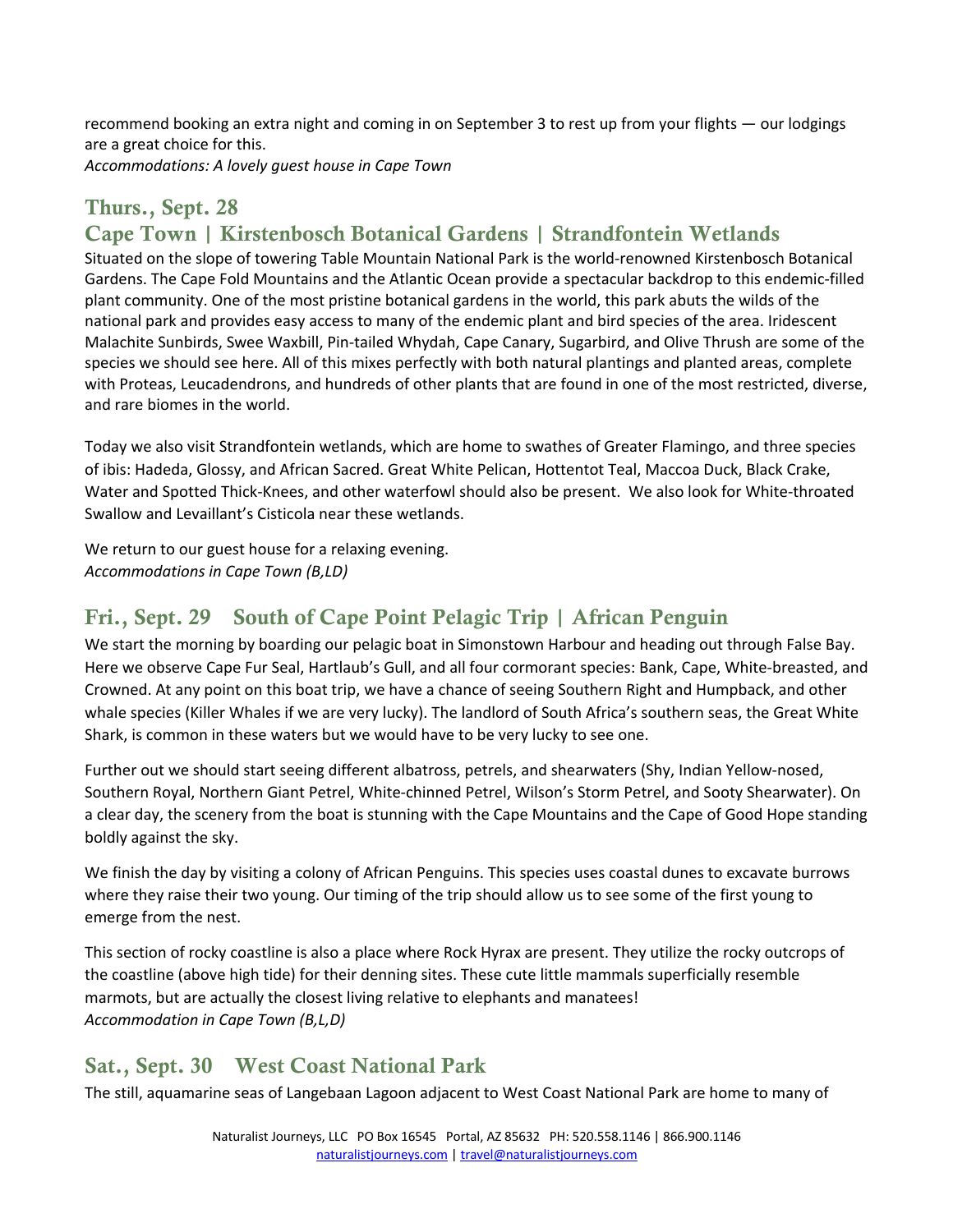South Africa's shorebird species. It is also an area where some of the nation's best wildflower displays take place.

The mudflats and water treatment plant in the area provide great habitats where we hope to find Curlew Sandpiper, Little Stint, Black-winged Stilt, and maybe Marsh Sandpiper as we scan through the flocks of shorebirds. And there is always a chance of finding the less common White-fronted Plover, Chestnut-banded Plover, and the scarce Terek Sandpiper. South African Shelduck and Yellow-billed Duck are just two of the many species that we should find in this water-based area.

West Coast National Park's grasslands are interspersed with low-lying granite outcrops. This is ideal habitat for Black Harrier, Southern Black Korhaan, and Cape and Grey-winged Francolins. Other species we look for include: Karoo Robin, Chestnut-vented Titbabbler, Layard's Titbabbler, Gray-backed Cisticola, Common Fiscal Shrike, Cape Wagtail, and Bokmakierie.

Our visit to these grasslands in September coincides with the Western Cape's spring wildflower bloom. Annuals such a Gazanias, and bulbs including Ornithogalum and Lachenalia, are common in a riot of color. *Accommodations in Cape Town (B,L,D)*

## Sun., Oct. 1 Overberg | Agulhas Plains | De Hoop Reserve

To the east, between Cape Town and the Agulhas Plains lies the Hottentot Holland Mountains. We start our day with a stop in these sandstone mountains, birding the diverse fynbos biome to look for two of the country's most iconic endemics: Cape Rockjumper and Cape Sugarbird. While descending the mountains towards the plains, we soak up the impressive landscape and look for Cape Siskin, Orange-breasted Sunbird, Cape Bulbul, the skulking Victorin's Warbler, and confiding Cape Spurfowl. The fynbos along this part of the trip are more diverse than those to the west, given the higher accumulation of rain and moderate temperatures. We spend some of our road time to the plains exploring this biome.

As we drop down into the Agulhas Plains we look for soaring Cape Vulture. Potberg Mountain has the only nesting colony of this species in the Western Cape, so today and tomorrow are our best chances to find this species. As we enter the plains, we start looking for South Africa's national bird, the elegant Blue Crane. The wheat fields lead into native habitats where the crane, Capped Wheatear, Denham's Bustard, and Agulhas Longbilled Lark are found.

We are also on the lookout for the increasingly rare Bontebok and Cape Mountain Zebra, along with some of the area's numerous species of tortoises as we drive through this habitat. Yellow Mongoose is also found here, with another larger mammal: The Eland. We have plenty of opportunities to find and then photograph these different species today.

*Accommodations at the De Hoop Nature Reserve (B,L,D)*

## Mon., Oct. 2 De Hoop Nature Reserve | Koppie Alleen

We might begin the day near the reserve headquarters, nestled in a thicket of dense and gnarled milkwood. Here we look for Bar-throated Apalls, Sombre Greenbul, and Southern Boubou. Thickets at the base of the mountain are home to the Southern Tchagra and Knysna Woodpecker, and the wildlife mentioned above. Next to the headquarters is De Hoop Vlei, a large, irregularly shaped lake that can at times hold huge numbers of waterfowl. We look for pairs of Great Crested Grebe, a very desirable and attractive species.

We finish the day looking for Southern Right Whale off the coast of Koppie Alleen. These spectacular, and once rare whales use the warmer waters off of South Africa to give birth and mate. All of this goes on within a few hundred yards of the coast, making for spectacular views!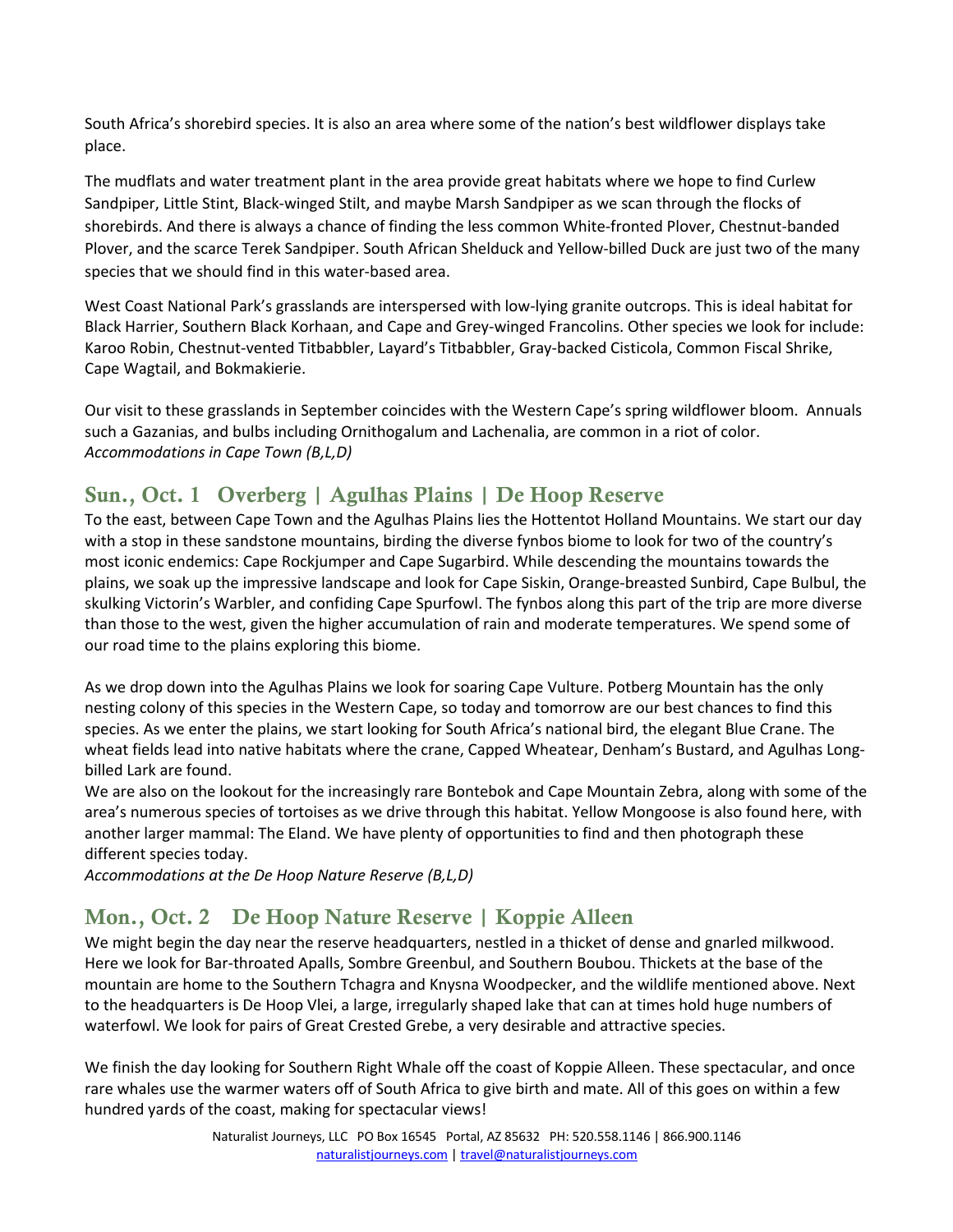*Accommodations at the De Hoop Nature Preserve (B,L,D)*

## Tues., Oct. 3 South Coast to Cape Town

We spend today searching different sections of the South Coast for shorebirds, seabirds, and marine mammals. We also have opportunities to look for and find any of the missing specialties we might have missed in the previous three days.

More Southern Right Whales and Cape Fur Seals should be seen offshore as we drive this dramatic section of South Africa's Coast. Different cormorant nesting colonies are visible in some of the bays that make up this geologic tapestry, and then there are the sandy stretches of beach. Oh yes, and more opportunities to observe African Penguin! Combine this with looking for land birds around coastal oases, and it is a fine way to spend our last day in this remarkably diverse part of the world.

*Accommodations in Cape Town (B,L,D)*

## Wed., Oct. 4 Johannesburg | Dullstroom

Mid-morning finds us at the Cape Town Airport boarding our flight towards Kruger National Park. It is not a long flight (two hours), but we do have the advantage of seeing these different parts of the country from the plane. Arid environments speak to the dryness of the interior of the country. We land in Joburg around noon and then proceed to lunch before starting the afternoon drive to Dullstroom and our evening's lodging.

Most of the habitat we pass through on our two to three-hour drive is higher elevation grassland. Mixed in with these grasses are native Campanulas and daisies, all adding to a diverse palette for birding. Birds of this habitat should include both Grey Crowned Cranes, and hopefully some of the resident passerines (Long-tailed Widowbird, pipits, and larks) we search for tomorrow. Although wildlife is not as plentiful or diverse as we find in Kruger, we do look for Rhebuck, Steenbok, and Duiker. Our arrival is around dinnertime, which gives us a little time to explore or relax at our lodging.

*Accommodations at Dullstroom (B,L,D)*

## Thurs., Oct. 5 Dullstroom | Drakensberg

We spend the morning birding the areas around Dullstroom with the intent of finding Wing-snapping and Palecrowned Cisticolas, Sentinel Rock-Thrush, Mountain Wheatear, and hopefully Ground Woodpecker! The higher elevation grasslands should give us opportunities to see Gurney's Sugarbird and to find three endemics — Yellow-breasted Pipit, Red-winged Francolin, and Eastern Long-billed Lark. Walking and birding the grasslands could turn up many other species that get flushed and take flight.

Our afternoon is spent driving up and on to the Great Escarpment. The escarpment runs the width of South Africa. Enjoy stunning views and some remarkable geology. We arrive in time for dinner and then relax afterwards as we are treated to the incredible nocturnal sounds while viewing the Southern Cross star constellation that lies low in the horizon.

*Accommodations at Mount Sheba Private Reserve (B,L,D)*

#### Fri., Oct. 6 Afromontane Forest of Mount Sheba

This is a new habitat for many! Afromontane forests are areas of higher elevation in Africa that are characterized by being forested and more mesic than surrounding low-lying drier areas with fewer trees. Afromontane forests have a higher biological diversity, and at times, a higher density than the adjacent low-lying areas. One of South Africa's better escarpment forest and grassland sites is Mount Sheba, which offers easy access to some excellent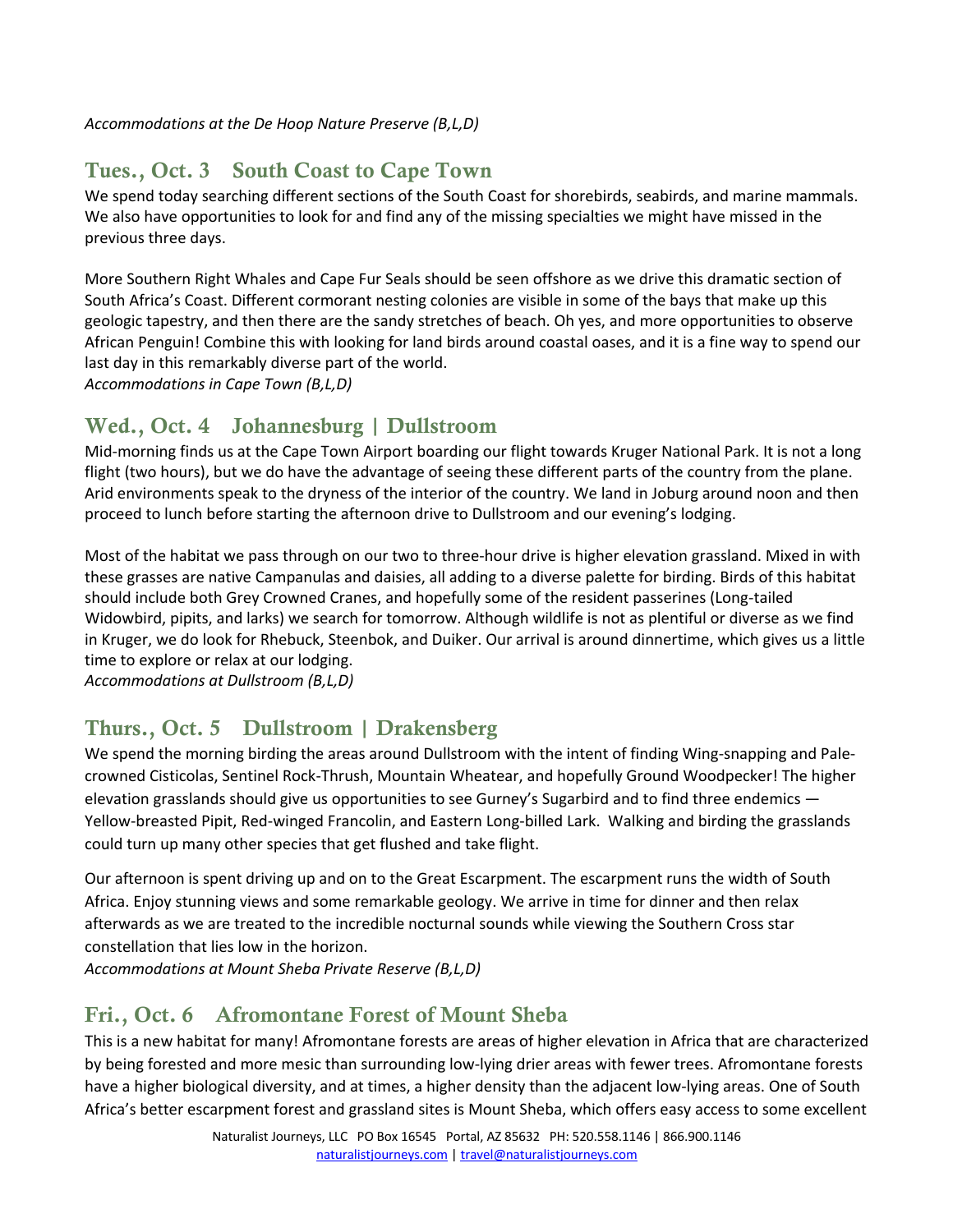Afromontane forest birding. Here we listen for mixed foraging parties: Yellow-throated Woodland-Warbler, Terrestrial Brownbul, Cape Batis, Olive Woodpecker, White-starred Robin, Chorister Robin-chat, Green-backed Cameroptera, Bar-throated Apalis, Olive Bush-Shrike, and Forest Canary. On the leafy forest floor, we look for Orange Ground Thrush and Lemon Dove. Bush Blackcap sometimes appear along the forest fringes.

The gardens surrounding our lodge support both Greater and Southern Double-collared Sunbirds. We also look for groups of the locally threatened Samango Monkey, and any of the fifteen different species of dwarf chameleon found across South Africa.

*Accommodations at Mount Sheba Private Reserve (B,L,D)*

## Sat., Oct. 7 – Tues., Oct. 10 Kruger National Park

We start the day by descending Mount Sheba and heading east to Kruger National Park, the most wildlife diverse of any preserve on the continent of Africa! Part of that diversity is due to the over five hundred different bird species we hope to have the chance to sort through. We reach Kruger after a magnificent drive through the scenic Blyde River Canyon and take a short detour to look for the smart little Taita Falcon.

And then we arrive at this world-renowned park, where we spend the first two nights at a rest camp in Central Kruger and the second two nights at a rest camp in the Southern part of Kruger. The rest camps serve us well for location, being deep in the park. They host comfortable casitas with private bath and the grounds are very birdy, with trees and oasis-like conditions.

Our first full day is spent in savannah and riverine woodland, viewing wildlife and birding. We are always on the lookout for Kruger's "Big Five": Lion, White Rhinoceros, Elephant, Leopard, and African Buffalo, which are the more famous of the reserve's mammals. Other big game viewing might include Wild Dog, Cheetah, Giraffe, and Spotted Hyena.

But there is just so much more wildlife that causes us to stop, including the "Little Five": Ant Lion, Rhinoceros Beetle, Elephant Shrew, Leopard Tortoise, and Buffalo Weaver. We stop often, scan extensively, and seek out wildlife not easily visible while driving on our safari (yes, we even feature butterflies and dung beetles!).

Included in the bird richness are nine species of cuckoo, five species of roller, six species of hornbill, nine species of kingfisher, five species of vulture, and at least eight eagle species of eagle: Brown- and Black-chested Snake Eagles, African Fish Eagle, African Hawk Eagle, Bateleur, Martial, and Tawny Eagles.

Other species we look for include Shelley's Francolin (one of the nine species found here), Purple-crested Turaco, Red-capped Robin-Chat, Lesser Honeyguide, Red-crested Korhaan, Golden-breasted Bunting, Bennett's Woodpecker, Saddle-billed Stork, Gorgeous Bushshrike, African Palm Swift, Yellow-throated Pretonia, Greenbacked Cameroptera, and others.

We take a drive after dark one evening, which should hopefully give us views of some of the nocturnal species that are out and about, like Pearl-spotted Owlet, Fiery-necked Nightjar, African Civet, Thick-tailed Bushbabies, Small-spotted Genet, and more.

The birding and wildlife viewing opportunities are exceptional here and with four days and nights spent in this park, there are plenty of stories to share around the table. *Accommodations at two popular Rest Camps in different areas of the park (B,L,D)*